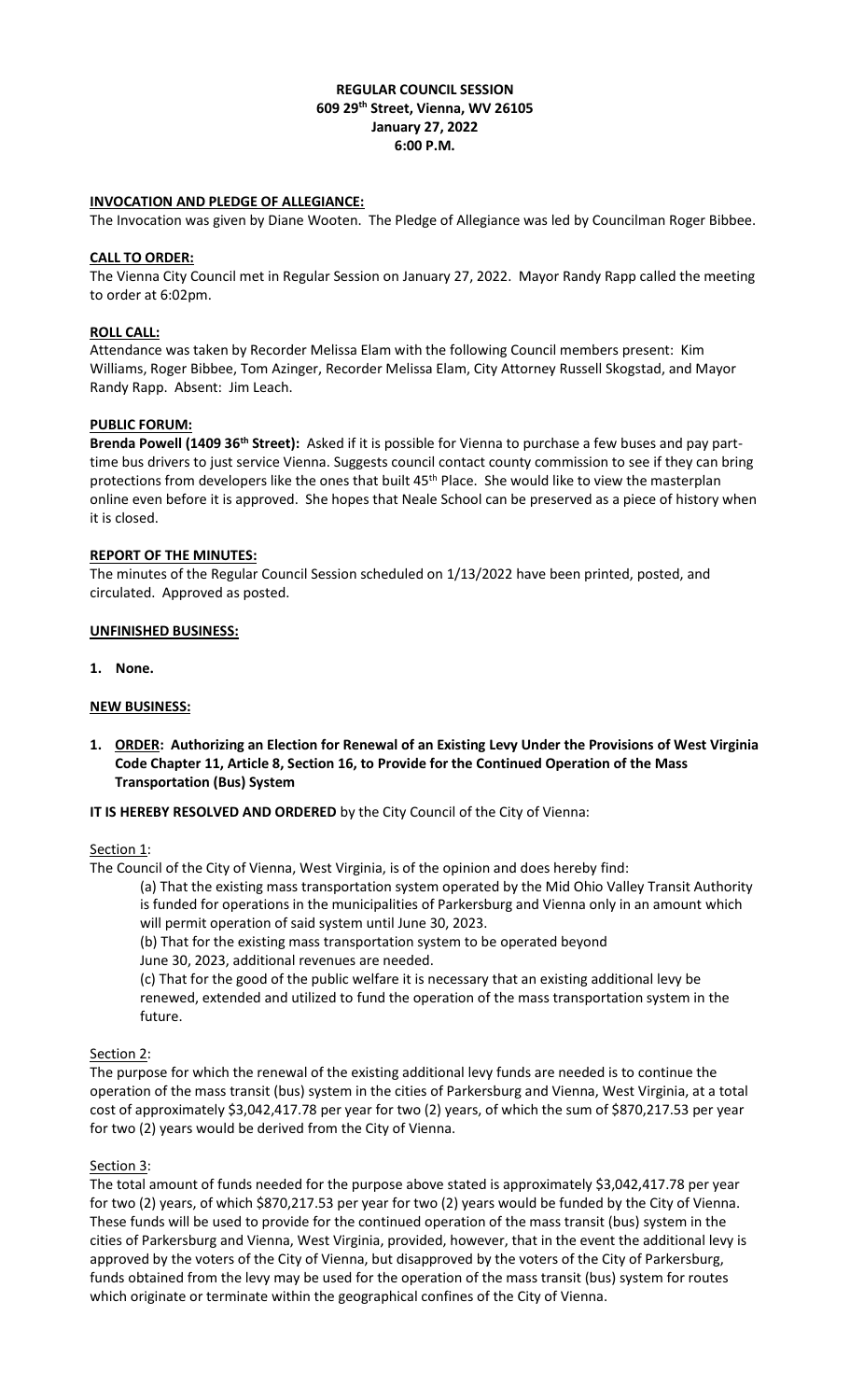Any surplus funds received by the City of Vienna may be utilized for the same purposes during the fiscal year so received.

In the event any funds may be obtained from the United States of America, the State of West Virginia, or any other legal source, by gift, grant or otherwise, in aid of furtherance of the aforesaid purposes, the City of Vienna is authorized to match such funds from the proceeds of the additional levy.

### Section 4:

The separate and aggregate assessed valuation of each class of taxable property within the City of Vienna as shown by the records of the Assessor of Wood County, West Virginia, as of May 13, 2021, for State, County and City taxation is as follows:

| Class I  | S                | $-()$ -        |
|----------|------------------|----------------|
| Class II | 338,362,354.00   |                |
| Class IV |                  | 203,790,504.00 |
| Total    | \$542,152,858.00 |                |

### Section 5:

The proposed additional rate of renewal levy in cents on each One Hundred Dollars (\$100.00) assessed valuation of taxable property in the City of Vienna is as follows:

| \$0.05833 |
|-----------|
| \$0.11666 |
| \$0.23332 |
|           |

Said rates shall be reduced for all classes of property for each levy tax year so as to cause such rate of levy to produce no more than approximately \$870,217.53.

### Section 6:

The proposed years to which the renewed additional levy shall apply are the two (2) fiscal years beginning July 1, 2023, and July 1, 2024.

#### Section 7:

The City of Vienna shall not issue bonds for the purposes set forth in this Order.

### Section 8:

The question of laying such renewal of existing additional levy shall be submitted to the voters of the City of Vienna at an election to be held in said City on the 10<sup>th</sup> day of May, 2022, in accordance with the election laws of the State of West Virginia.

### Section 9:

The registration of voters and the use of registration books shall be governed by the permanent registration law of the State of West Virginia and the registration lists of Wood County, West Virginia, as amended and corrected according to law, shall be the official registration list for such election. It appears that the provisions of West Virginia Code,

Chapter 3, Article 3, relating to absentee and early voting are clearly adaptable to this election. Except to the extent expressly herein provided, this election shall be governed by the general election laws of the State of West Virginia.

### Section 10:

The Notice calling such election shall be given by publication of this Order as a Class II-0 legal advertisement in compliance with provisions of Article 3 of Chapter 59 of the Code of West Virginia of 1931, as amended, being published once a week for two (2) successive weeks prior to the date of the election in two (2) qualified newspapers, of opposite politics if two (2) such newspapers are available, or, if only one (1) such qualified newspaper is available, in that qualified paper, and of general circulation in Wood County, West Virginia.

### Section 11:

The form of the ballot for such election shall be as follows:

Election to authorize the renewal of existing additional levies for the fiscal years beginning July 1, 2023, and July 1, 2024, for the purpose of providing for the continued operation of the mass transit (bus) system in the cities of Parkersburg and Vienna, West Virginia, according to the Order of the Council of the City of Vienna adopted on the  $27<sup>th</sup>$  day of January, 2022. In the event renewal of existing additional levies are approved by the voters of the City of Vienna but disapproved by the voters of the City of Parkersburg, the funds from said additional levy may be used for the operation of the mass transit (bus) system for routes which originate and terminate within the geographical limits of the City of Vienna.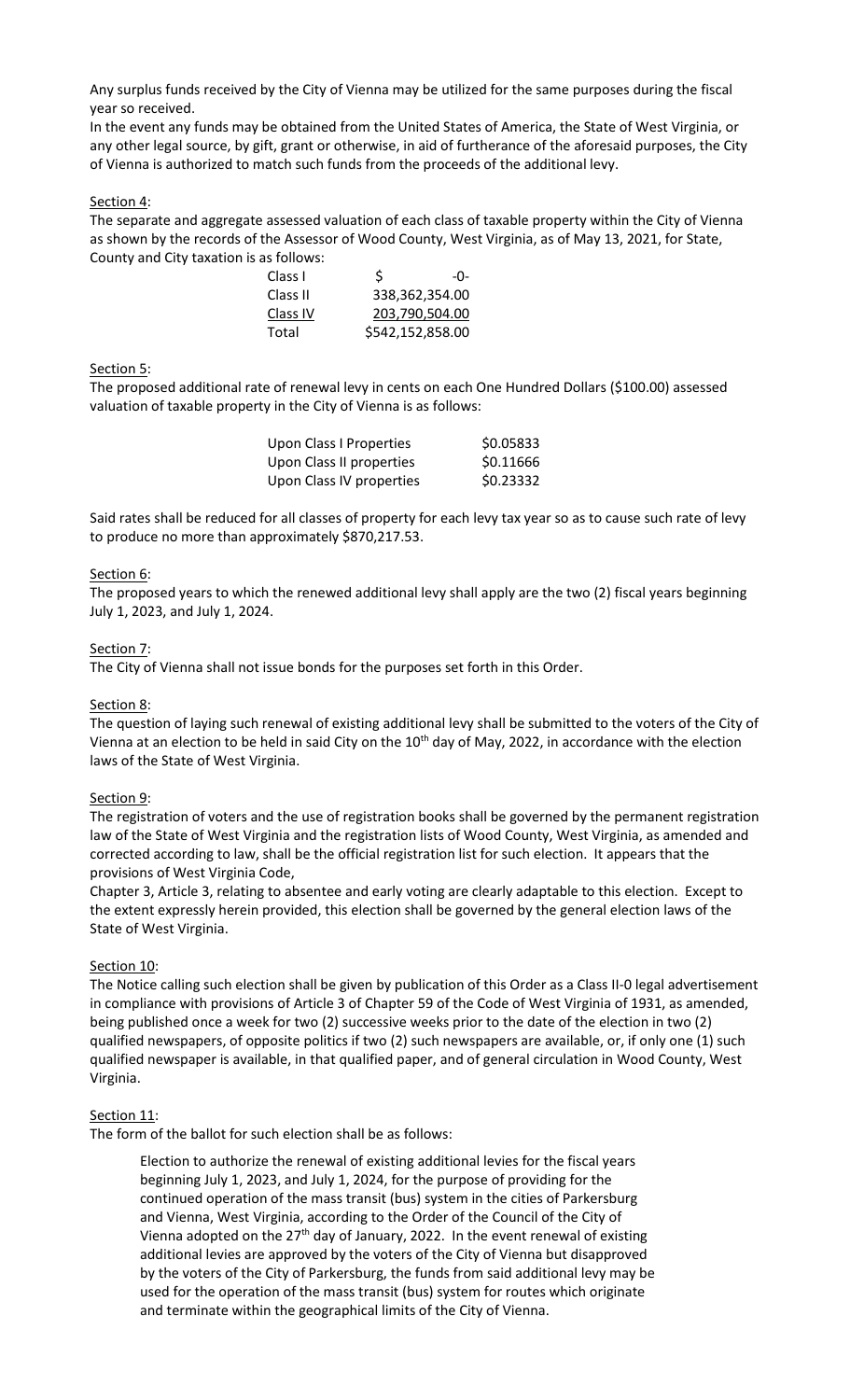The renewal of the existing additional levy per \$100.00 valuation shall be on Class I property, \$0.05833; on Class II property, \$0.11666; and on Class IV property, \$0.23332. Said rates shall be reduced for each levy year so that the proceeds of the additional levy shall be approximately \$870,217.53 per year.

- ( ) Yes, for renewal of levy for continued mass transit (bus) service
- ( ) No, against renewal of levy for continued mass transit (bus) service

Attorney Andrew Woofter, representing the Mid Ohio Valley Transit Authority explained that the levy rate is the same as it has been and that they are asking Council to approve the order to put the levy on the ballot for the voters.

Attorney Russ Skogstad explained that the original date in the order was January 13, 2022 because it was originally scheduled to be on the agenda on that day. The date has been changed to today's date, January 27, 2022.

**Councilman Roger Bibbee moved to approve the Order for Authorizing an Election for Renewal of an Existing Levy Under the Provisions of West Virginia Code Chapter 11, Article 8, Section 16, to Provide for the Continued Operation of the Mass Transportation (Bus) System. Motion seconded by Councilwoman Kim Williams.** 

No further discussion.

**Roll call vote taken by Recorder Melissa Elam. Councilwoman Kim Williams, Councilman Roger Bibbee, Councilman Tom Azinger, Recorder Melissa Elam, and Mayor Randy Rapp voting "yes". Vote: 5-0.**

# **2. Update – 45th Place Water Line Project**

Burgess and Niple is working on the task order. The next step is to approve the task order (that will tell us what it will cost). Third, is to do the engineering order.

Councilwoman Kim Williams asked for clarification because she thought what happened at the Vienna Utility Board moved the project into phase two where Burgess and Niple can finish the design phase and put it out to bid. Mayor Rapp explained that we do not have a cost for the project… they are giving us a cost for how much work it's going to require them to prepare the documents to actually get it done. It does not go out to bid until we get a cost estimate.

# **3. Discussion – Masterplan for Parks**

Tomorrow, Tim Roberts will meet with Jim Christie to make corrections and changes to the masterplan. The final masterplan will go out to the public after that.

Recorder Melissa Elam: Priorities should be the pool and low hanging fruit. Jackson Park: improve accessibility, sidewalks, and connectivity. Pool: Close pool this year and open next year. Not in favor of new proposed location. Likes Concept A the best. Keep the diving boards. Add zero entry and kiddie pool to splash pad area. Community Building: Needs to be updated, enlarged, and possibly resituated. Indoor Rec Facility: Good location would be where the current rec building is located. Sledding Hill: Not in favor of new concept but simple improvements would be nice (fencing and handrail). Corridor: Good to work towards and do underpass then. McDonough: Really likes observation tower and bike path. Jackson Park Recreation side: Not in favor of taking out baseball fields. Need to look at other acreage utilization for soccer. Spencer's Landing: Don't put soccer fields there. Keep competitive sports at Jackson. Use Spencer's Landing for free play and community use. Don't want splash pad. Asked if Jackson Middle School will be able to present their concepts. We need to start with our limitations and map out the areas that limit us (oil derrick, remediation areas, land covenants). Spencer Park: Keep the basketball court and just add the Bankshot pieces. Consider how loud the musical pieces would be to respect the neighbors.

Councilman Roger Bibbee: Pool first. No preference on concept. Wants us to focus on accommodating small children because it will increase attendance. Zero entry is important to him.

Mayor Rapp reached out to HUD to see if we could get help from them to build the bridges in Jackson Park but they won't fund it because they don't qualify. Community Building: Concerned about traffic flow if the building is resituated for Jackson Middle School after school pick up. Jackson Middle School project: Was scheduled to present but they had to reschedule. We are waiting on them to let us know when they can come. Spencer's Landing: Three areas were encapsulated and can now be used. Can't remove soil but can add dirt to it. He will have Councilman Jim Leach explain and show council all the areas that we can't use.